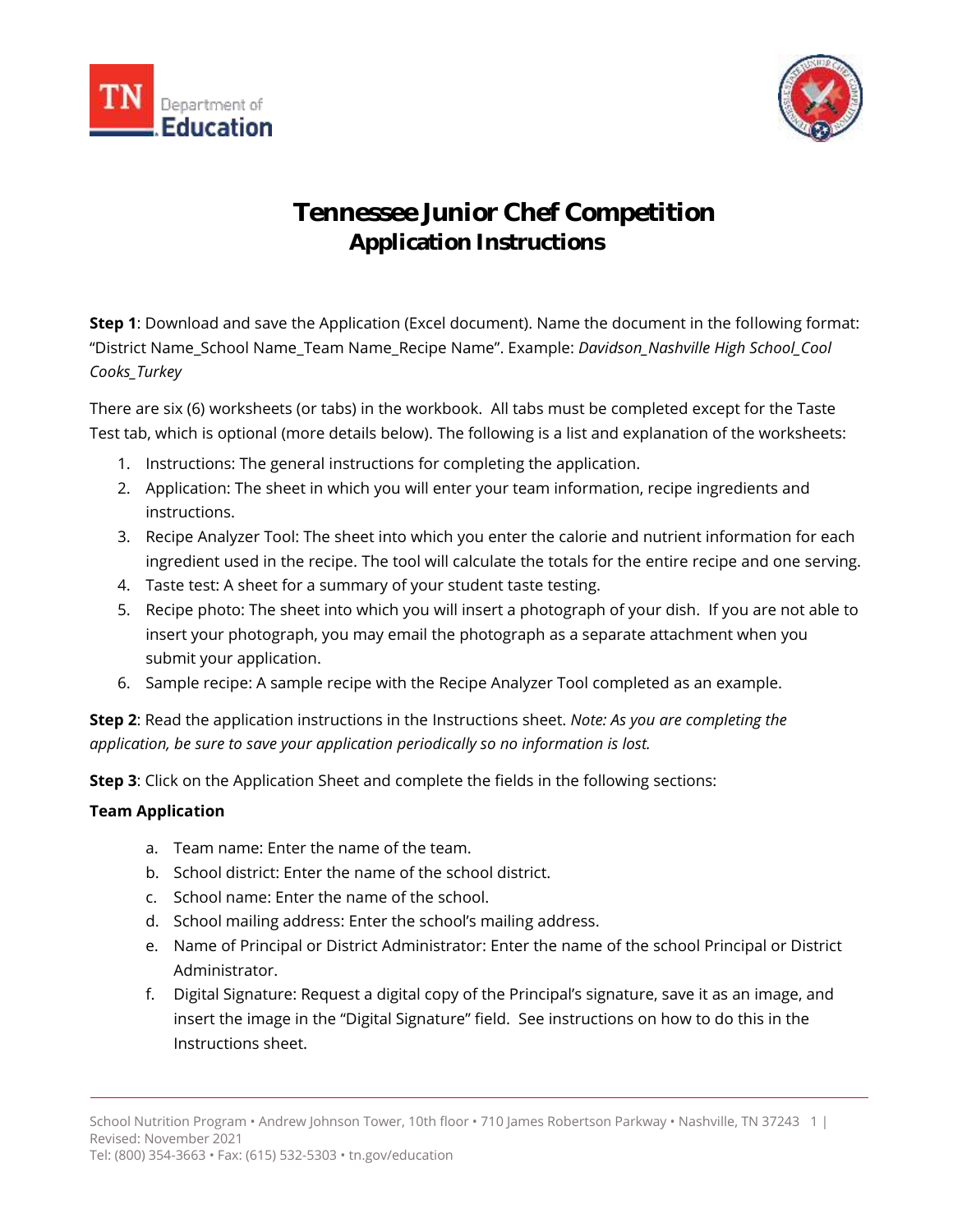



- g. Name of School Nutrition Director: Enter the name of the School Nutrition Director.
- h. Digital signature: Request a digital copy of the School Nutrition Director's signature, save it as an image and insert the image into the "Digital Signature" field. See instructions on how to do this in the Instructions sheet.
- i. School Nutrition Director Email or Contact Phone Number: Enter an email address or phone number for the School Nutrition Director.

# **Adult Coach**

- a. Supervising adult/coach: Enter name of the adult/coach.
- b. Relation to student team members: Identify the relationships of the adult/coach to the students (i.e., Family and Consumer Sciences teacher, Culinary Club advisor, etc.).
- c. Mailing address: Enter the mailing address of the adult/coach.
- d. Phone number: Enter the personal cell phone number of the adult/coach. If chosen to participate in the cooking competition, this phone number will be used to contact the adult/ coach in case of emergency or necessity.
- e. Email address: Enter the email address of the adult/coach. This will be the primary contact for the team.

#### **Team Members**

a. Enter the name and grade of all team members on separate lines.

#### **Recipe Entry Form**

- a. Recipe name: Enter the name of your recipe.
- b. Recipe description: Enter a description of your recipe. Try to use descriptive words (i.e., crisp, spicy, etc.) and cover the taste, texture and appearance of the dish.
- c. Recipe source: If you are starting from an existing recipe, identify the source of the original recipe. (i.e., website, cookbook, etc.).
- d. Yield: Enter the number of servings the recipe makes.
- e. Serving size: Enter the size of a single serving of the recipe.
- f. School Nutrition Crediting: Enter which components (i.e., meat, vegetable, fruit, grain, dairy) and how much (i.e., ¼ cup, ½ cup, 1 oz., etc.) are provided in a serving of the recipe. Tip: Your district's School Nutrition Director can assist you with determining the crediting of your recipe.
- g. Preparation time: Enter the time it takes for preparation.
- h. Cooking time: Enter the time it takes to cook the recipe (the preparation and cooking time should equal the entire time it takes to make the recipe).

#### **Nutrient Composition**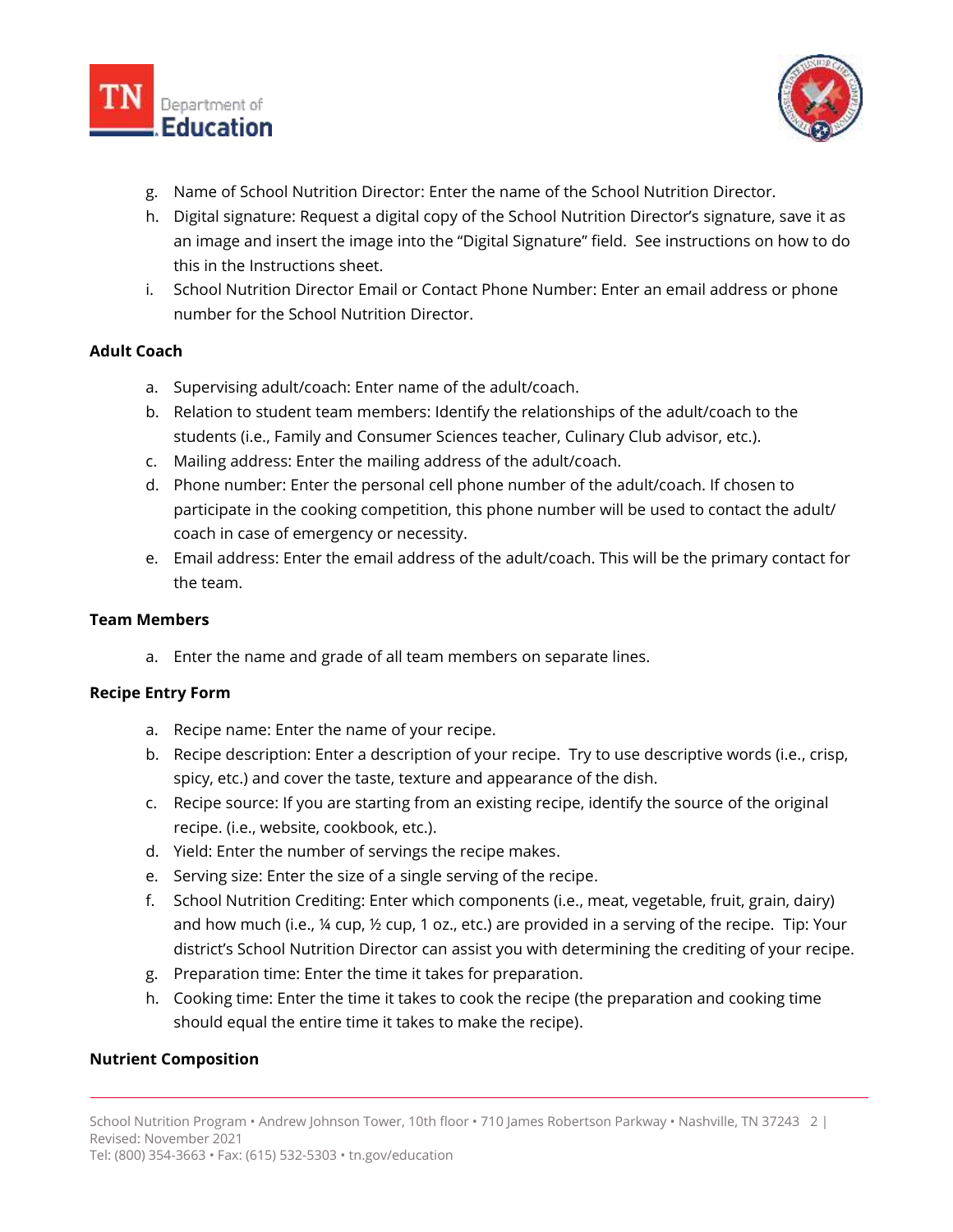



# **If using a nutrient analysis software to analyze your recipe, you will need to enter the information from the analysis into this section. If using the Recipe Analyzer Tool to analyze your recipe, these fields should populate after you complete the Recipe Analyzer Tool.**

- a. Calories per serving: This field will populate from the information entered in the Recipe Analyzer Tool. If it does not, enter the calories per serving of the recipe, from field "F31" in the Recipe Analyzer Tool.
- b. Milligrams of sodium per serving: This field will populate from the Recipe Analyzer Tool. If it does not, enter the milligrams of sodium per serving, from field "K31" in the Recipe Analyzer Tool.
- c. Percent calories from saturated fat: This field should populate from the Recipe Analyzer Tool. If it does not, enter the percent calories from saturated fat from field "L33" in the Recipe Analyzer Tool.
- d. Is the recipe *trans* fat free? Enter Yes or No in the field in response to whether the recipe is *trans* fat free. All ingredient labels should indicate 0 grams of *trans* fat per serving.

# **Ingredients**

Enter each ingredient on a separate line. Enter the amount of the ingredient (i.e., 1, ½, etc.), the unit/measure (i.e., tsp., Tbsp., cup, oz., etc.) and the name of the ingredient.

# **Instructions:**

Enter the instructions for making the recipe. Include but not limited to: cutting technique, cooking (broil, steam, etc.) technique, equipment used, etc.

**Step 4**: Recipe Analyzer Tool: If not using a nutrient analysis software to analyze your recipe, complete the Recipe Analyzer Tool. In this sheet you will enter the calorie and nutrient information for each ingredient in the recipe. The ingredients, amounts, and unit/measures should populate from the Application sheet after you enter your recipe ingredients. Review the directions for completing the Recipe Analyzer Tool before beginning.

- a. If the yield does not populate from the Application, enter the number of servings your recipes makes into field "C4". Do **not** enter a range (6-8). Enter a single number (6).
- b. Calculate the total amount of calories, milligrams of sodium and grams of saturated fat, for each ingredient used in the recipe. You should use nutrition facts labels, the Common Foods Nutrition Information Resource, or the USDA Nutrient Database at:<http://ndb.nal.usda.gov/ndb/search/list> to complete these calculations. Do *not* enter units of measure after the numbers (cal, g, mg). *Note: there is a Sample Recipe tab as an example of how the Recipe Analyzer Tool should look.*